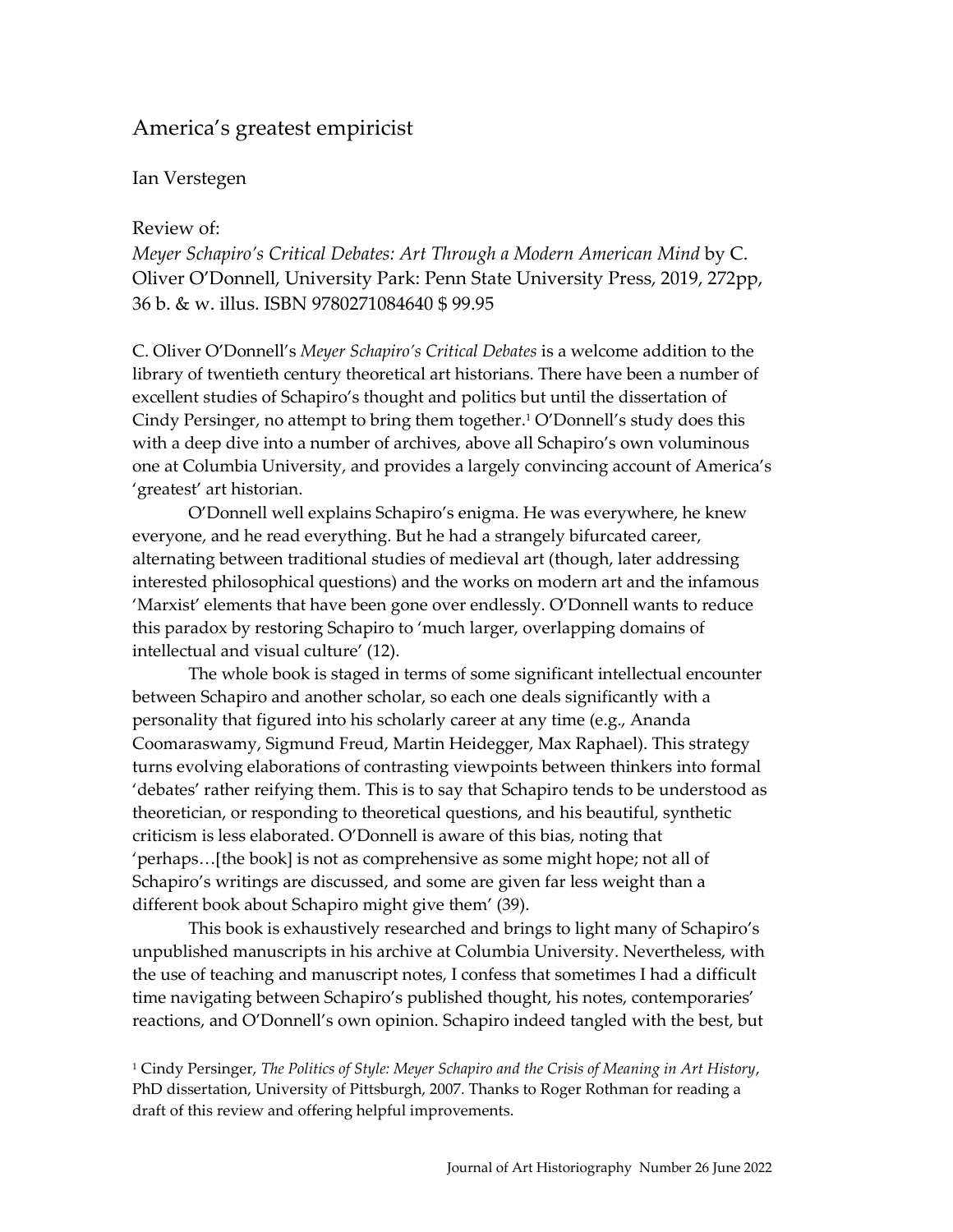the result is that we have to discern through inference what Schapiro himself believed. As I will discuss at the close of this review, the presentation of the life encourages seeing little if no unity in the scholar's production.

### **Summaries of chapters**

The first chapter – '1929/Formalism and Perception' – begins with Schapiro's precocious dissertation on Moissac.<sup>2</sup> Rather than immediately situate Schapiro the immigrant amidst working class Brooklyn and the formation of his much vaunted Marxism, we instead delve into the apparently formalist elements of the thesis. Here, O'Donnell stages a confrontation with Emanuel Löwy and Roger Fry as Schapiro's 'first substantive intellectual debate' (15). Löwy had provided a kind of phenomenology of archaic forms in Greek art and Schapiro had accepted this, while criticizing the archaeologist's nineteenth century belief that such forms are perfected toward naturalism. O'Donnell thoughtfully compares Löwy's characteristics of Greek art to Schapiro's reverse account of the rise of Impressionism in his 1948 lecture, 'The Value of Modern Art'. It is strange, however, that O'Donnell ascribes Schapiro's attention to Löwy as an enthusiasm for formalism rather than an artistic youth's appreciation for the positive aesthetic values of archaic styles.

Schapiro had an early enthusiasm for Roger Fry's work, explained by an interest in 'larger perceptible wholes' (22). This raises the question of whether Fry had anything to do with Gestalt psychology. It is worth pointing out that the problem of the 'gestalt' (if not '*ganzheit*') was discussion all throughout the last decade of the nineteenth century and the first decade of the twentieth.<sup>3</sup> Schapiro was a lifelong artist. Rather than 'whole' denoting a school of psychology, isn't it possible that the 'whole' is simply the mutually accommodating field that the artist seeks to organize? Once again, an artist's sensibility would seem to be important here.

O'Donnell turns to Schapiro's actual acquaintance with a Gestalt psychologist, Max Wertheimer, who had been dismissed from his post at the University of Frankfurt and emigrated to New York in 1933. O'Donnell records one of Schapiro's stories that Wertheimer reacted adversely to being shown the trumeau of Souillac, which he eventually understood when it was inserted into its stylistic tradition. Wertheimer had an eye for naïve pictorial features and had coined the *Dingfront* for art that, similar to Löwy, focused on preserving the salient front of an

<sup>2</sup> Meyer Schapiro, 'The Romanesque Sculpture of Moissac', Diss., Columbia U, 1929; Meyer Schapiro, 'The Romanesque Sculpture of Moissac, Part I', *Art Bulletin* 13.3 (1931): 249-351, 464-531.

<sup>3</sup> This 'Gestalt problem' is discussed in Mitchell Ash, *Gestalt psychology in German culture, 1890–1967: Holism and the quest for objectivity,* New York: Cambridge University Press, 1995, ch. 6.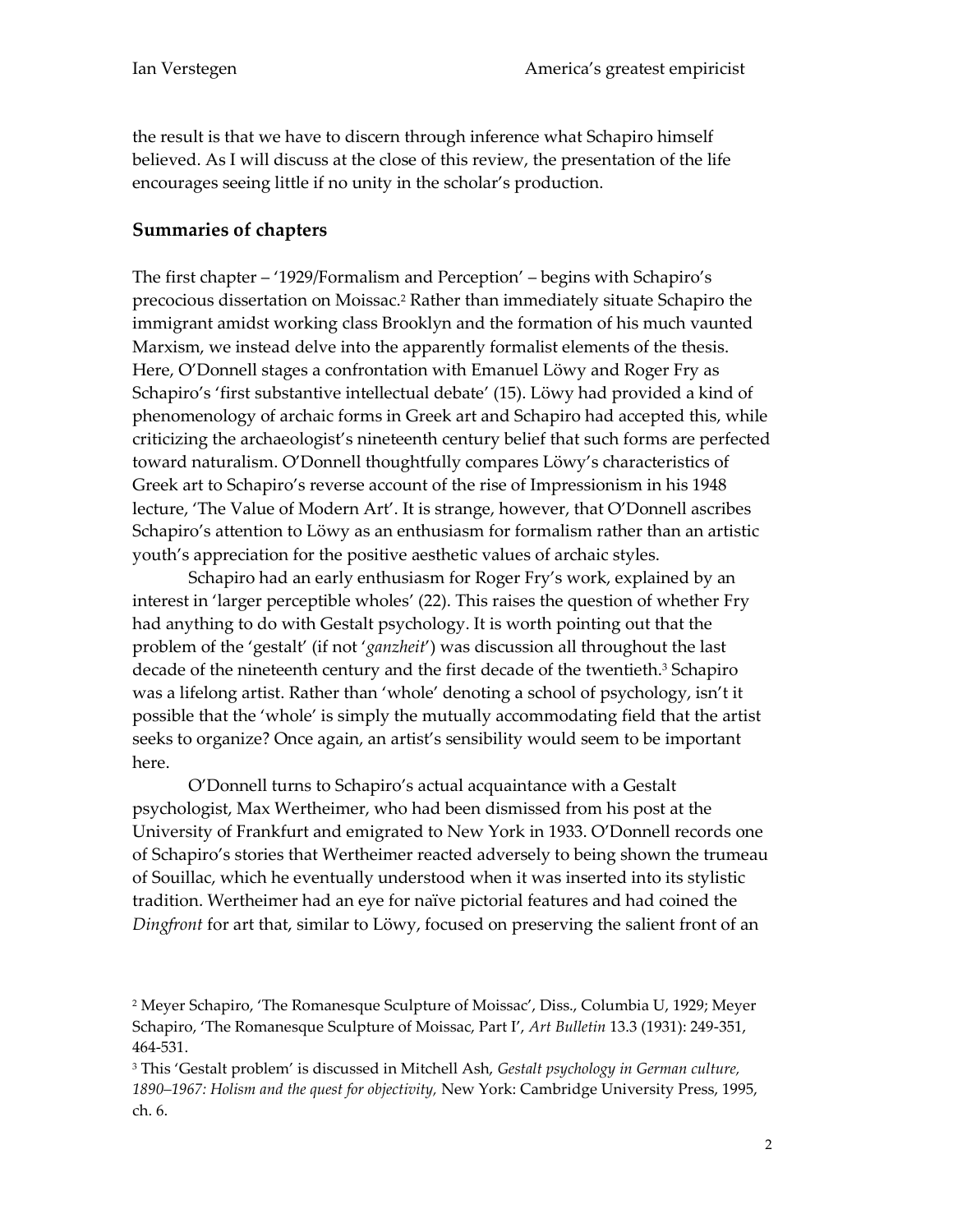object.<sup>4</sup> It seems harsh, then, that O'Donnell argues that the Gestalt fixation on 'manageable and comprehensible wholes' led them to difficulties (25). After all, hadn't Wertheimer re-organized his stylistic percept in line with the Gestalt shift?

John Dewey makes his first appearance as a figure who had similar holistic interests as the Gestaltists – but preferable because his perspective was subjective and 'malleable' (27). Then we jump forward to encounters with Gombrich because thematically they relate to these stylistic themes. Gombrich's famous schema have some origin in Löwy's work as well and both saw a progressive movement toward naturalism. O'Donnell shows how in unpublished correspondence and teaching notes Schapiro indicated the shortcomings of Gombrich's schema in art history. He argued that the schema could not explain itself and, also, criticized its asepticism in not addressing questions of value.

In '1936/Reviewing *Kunstwissenschaft*' we move to the mid-1930s and Schapiro's well-known review of the second volume of the Vienna group and their journal *Kunstwissenschaftliche Forschungen*. O'Donnell rightly calls this review 'Januslike' (35) in its qualified interest in the work of the Viennese, particularly Hans Sedlmayr and Otto Pächt. O'Donnell arrives at the Viennese through Schapiro's review of Jurgis Baltrušaitis' book that had been invited by the Viennese art historians for another journal that they dominated, *Kritische Berichte*. <sup>5</sup> For O'Donnell, this review rehearses the problems Schapiro that would have with the Viennese, and indeed later in the century in the 'Two Cultures' debates, which is the balancing of law-like generalizations and description. Baltrušaitis proposed a law of the determining power of the frame, which Schapiro shot down in a manner that will become common (in his discussions of Freud, Heidegger, and others).

Embracing formal determination is interpreted as a forcing of French vitalism into both Baltrušaitis' work, and that of his mentor, Henri Focillon. The frame for Baltrušaitis has an active role in determining the composition (42), which to O'Donnell sounds like animism. For O'Donnell too, the 're-creation' of the work of art by Pächt (38), or the surpassing of the study of 'art corpses' (43) by Sedlmayr can only invoke in a vitalist way *Lebensphilosophie*. Yet the Viennese's formalism was not 'gestalt-like' (37), it was orthodox Berlin gestalt psychology.<sup>6</sup> And one need not

<sup>4</sup> Mentioned in Rudolf Arnheim, *Art and Visual Perception: A Psychology of the Creative Eye,*  Berkeley: University of California Press, 1954, 118.

<sup>5</sup> See Schapiro's review, 'Über den Schematismus in der Romanischen Kunst', *Kritische Berichte zur kunstgeschichtlichen Literatur* 1 (1932-33), 1-21 [reprinted in English as 'On Geometrical Schematism in Romanesque Art', in *Selected Papers*, 1:265–84]; of Jurgis Baltrušaitis, *La stylistique ornementale dans la sculpture romane,* Paris: Leroux, 1931. 6 I have argued this point in a series of papers: 'Materializing *Strukturforschung*', in Dan Adler and Mitchell Frank (eds.), *German Art History and Scientific Thought,* Aldershot: Ashgate, 2012, 141-160; 'La "second" école de Vienne et les sciences sociales', *Austriaca: Cahiers universitaires d'information sur l'Autriche*, in Céline Trautmann-Waller, ed. (2012); Shortened English version, 'The "Second" Vienna School as Social Science', *Journal of Art*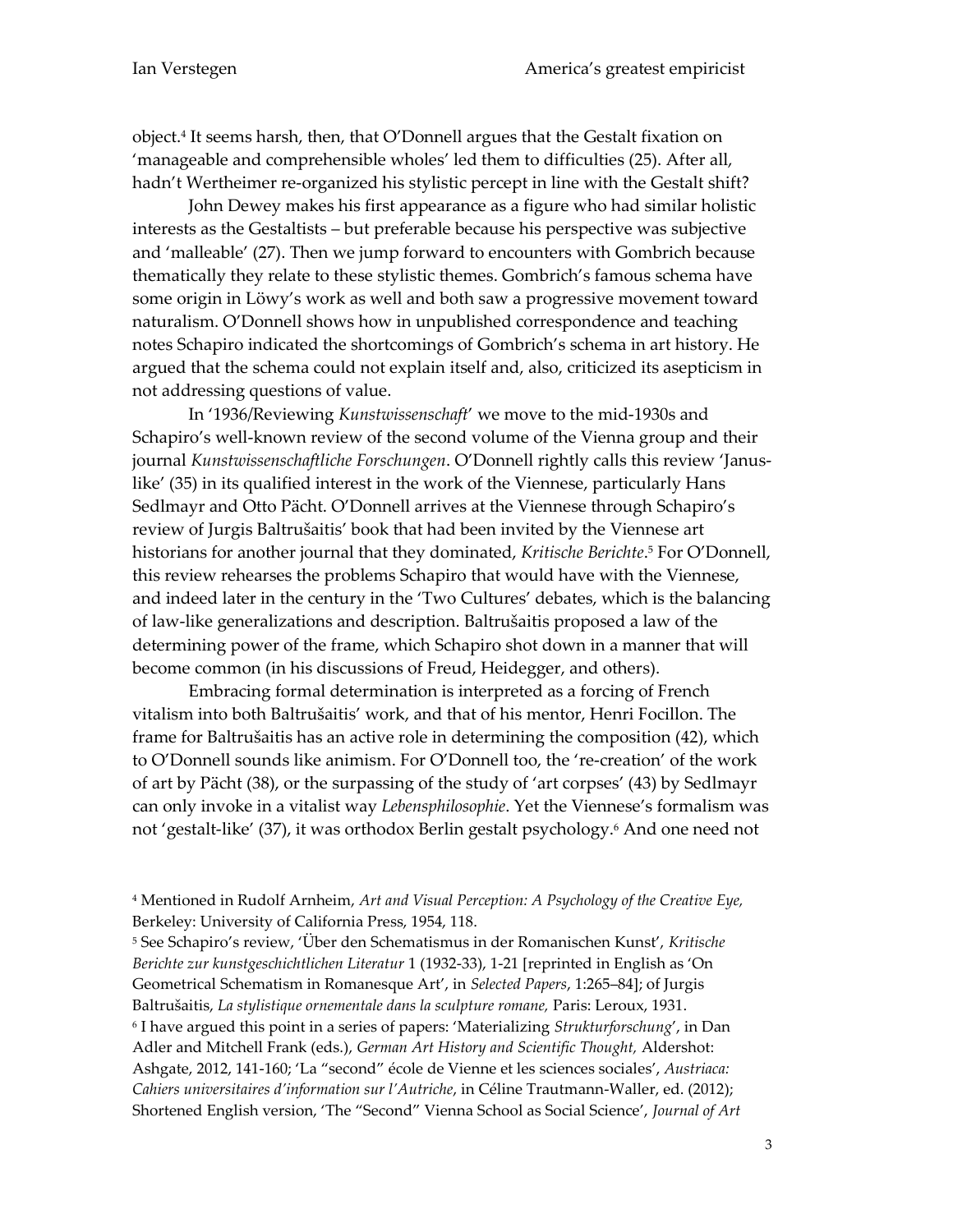-

invoke Dilthey on *Verstehen* and *Erklären* when the more apposite pair of terms is the *Leib* and *Körper*, well known to Sedlmayr and Pächt through their reading of Max Scheler, Edmund Husserl and the Gestaltists. The lived, experienced body (*Leib*) cannot be identified with the biological unit (*Körper*) that supports it and the same is true of the work of art and its physical support.

Turning to the review, O'Donnell refreshingly does not fixate on the apparent irrationality of the Vienna group, turning instead to possible comparison to Schaprio, which revolve around the science vs. humanities duality. But O'Donnell focuses on Sedlmayr's notorious 'Macchia' essay on Brueghel, in which the art historian tied 'color patches' to estrangement (*Entfremdung*).<sup>7</sup> He connects this symptomology to Dilthey's *Verstehen* but it is more important to connect it to Otto Pächt's '*Gestaltungsprinzipien*' of the year before.<sup>8</sup> Sedlmayr does not cite it, but Pächt had nominated the arrangement of flat forms on the frontal plane and included Brueghel in this 'Netherlandish' tendency.<sup>9</sup> Indeed, Pächt's and not Sedlmayr's pre-1933 theory agree with O'Donnell's characterization of Novotny as 'inductive, comparative, and generalizing'  $(51)$ <sup>10</sup>

When O'Donnell therefore insists on the affinity of Sedlmayr and Schapiro based on the *ethical* lesson to be drawn from the work I am not completely convinced. Schapiro's interpretation of the *Landscape with the Fall of Icarus* (1560s, Royal Museums of Fine Arts of Belgium, Brussels) as expressing moral doubts about market speculation appeals to the history of sixteenth century Netherlands. Sedlmayr's observation is instead *Weltanschauung*, something true of Bruegel whether he knew it or not. Here, a connection to Pächt would have been more

*Historiography* 7 (2012): 1-17; 'Otto Pächt and 'National' Constants in Late Gothic Painting', *Wiener Jahrbuch für Kunstgeschichte* 65 (2018): 135-153.

<sup>7</sup> Hans Sedlmayr, 'Die "Macchia" Bruegels', *Jahrbuch der kunsthistorischen Sammlungen in Wien* 8 (1932): 137-59; trans. in Christopher Wood (ed.) *The Vienna School Reader,* New York: Zone Books, 2000, 322-376.

<sup>8</sup> Otto Pächt, 'Gestaltungsprinzipien der westlichen Malerie des 15. Jahrhunderts', *Kunstwissenschaftliche Forschungen* 2 (1933), 75-100.

<sup>9</sup> Although Sedlmayr knew Novotny and his earlier work, his book was only ready in 1936 and does not seem to have influenced Sedlmayr in 1933; see Agnes Blaha, *Der Wiener Kunsthistoriker Fritz Novotny und die wissenschaftliche Rezeption Paul Cézannes*, Ph.D. dissertation, University of Vienna, 2009.

<sup>&</sup>lt;sup>10</sup> As I have argued, the 1934 article by Sedlmayr marks a decisive break in his methodology 'Obscene History: The Two Sedlmayrs', *Studia Austriaca* 24 [2016]: 79-93). While other scholars have been content to conflate the different aspects of his career, it is necessary to recognize the cosmopolitan, scientific, Gestalt-derived content of his theory up this essay, a change from which seems to have been partly occasioned by a desire to succeed Schlosser in the chair at Vienna.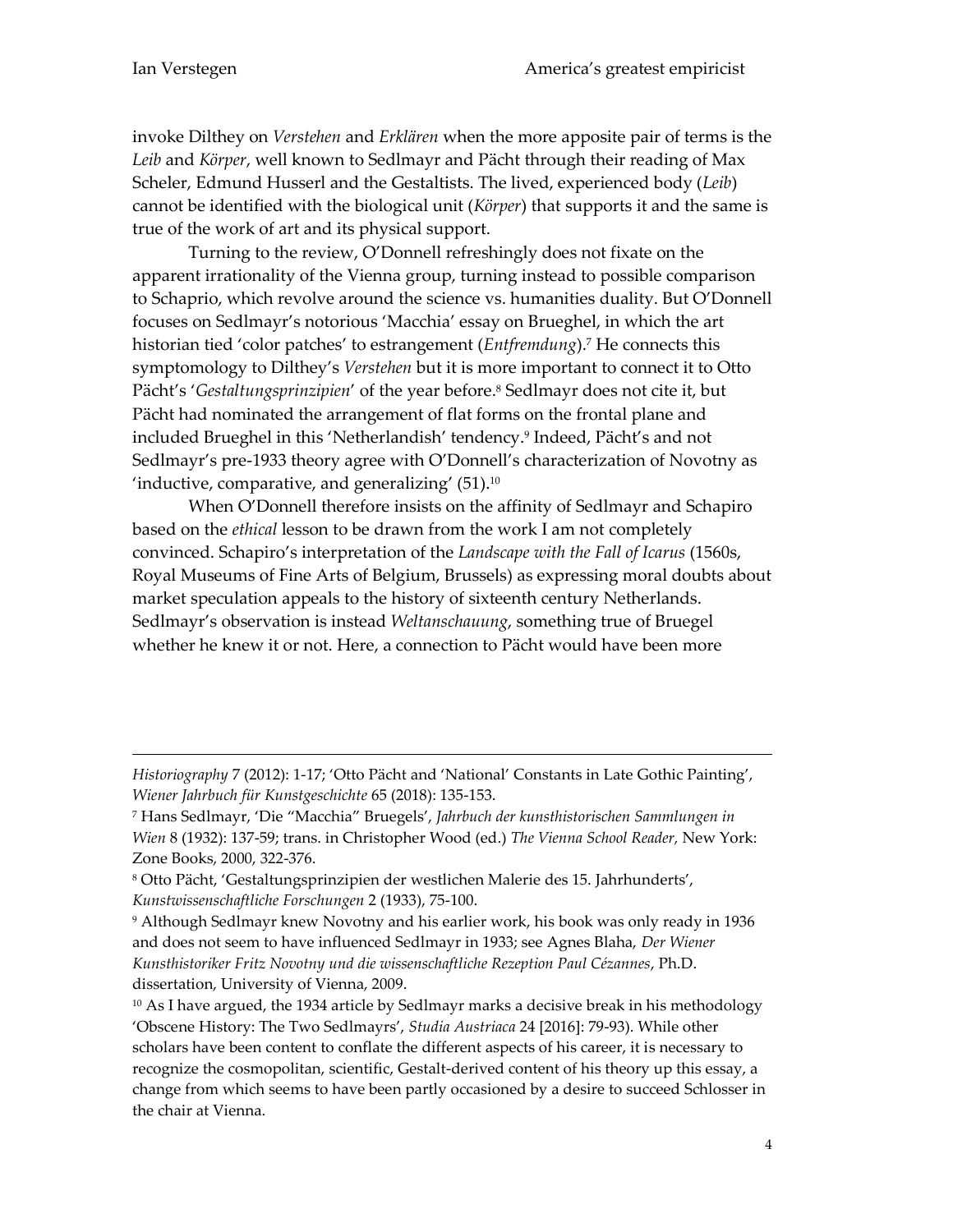convincing, and indeed Pächt's gestalt humanism apropos the Two Cultures debate.<sup>11</sup>

The chapter '1941/Science and the Dialectic' fully addresses Schapiro's political commitments and their immediate changes. O'Donnell traces Schapiro's politics from his parents' affiliations in Lithuania to working-class Brownsville, Brooklyn. Schapiro's published pseudonymous essays following an orthodox communist party line but his associations with official organs of Communism cooled, with a 'postwar tempering' with the Courbet essay of 1941 – 'Courbet and Popular Imagery' – the 'climactic pivot' (58).<sup>12</sup> O'Donnell asks us not to scrutinize the differences between two important essays of 1936 and 1937, respectively, 'The Social Bases of Art' and 'The Nature of Abstract Art', so as 'not to lose the forest for trees' (63). Yet, as he notes, they do share a different stance to the concept of freedom.

Here, we begin a confrontation with the Marxist art writer, Max Raphael, who split with Schapiro after he sent the former a copy of the Dewey commission about the Trotsky trial (78). For O'Donnell, Raphael is 'totalizing' (66), relying on 'dialectical reasoning' (67). Schapiro is opposed to Raphael through an embrace of empirical history, and a natural science attitude. The contrast is brought out in their respective reception of Picasso's *Guernica*, negative by the orthodox Raphael and more ambivalent for Schapiro, a 'a mere record of index of an individual's struggle to balance his everyday practice against some quite serious and intractable political questions' (77).

O'Donnell nicely documents the post-war challenges of recovering Marxist thinkers. McCarthyism hit particularly close to home for Schapiro as he was brought to testify in 1949 before a grand jury. Schapiro refused to join the Committee for Cultural Freedom, which seemed red-baiting to him, and helped found the new journal *Dissent* in 1953, signalling his more democratic values. O'Donnell places Schapiro's new championing of the values of freedom promoted by the avant-garde in this light.

In pinpointing Schapiro's views of Marxism, O'Donnell's presentation is rich but still leaves some uncertainty. There are issues of the genre of writing – party or popular or scholarly – and then the reaction to the show trials and other events in Soviet Russia and American responses, including McCarthyism. Still, there would then seem to be three questions to be kept separate; what is Schapiro's Marxist politics (who is the vanguard and what is their role? Which nation will lead a revolution?), his theory of society and historical development (does the base and superstructure, in general, account for the dynamics of society?), and what texts

<sup>11</sup> For Schapiro's and Pächt's correspondence, see Cindy Persinger, 'Reconsidering Meyer Schapiro and the New Vienna School', *Journal of Art Historiography* 3 (December 2010). <sup>12</sup> Meyer Schapiro, 'Courbet and Popular Imagery', *Journal of the Warburg and Courtauld Institutes* 3 (1941): 164-191.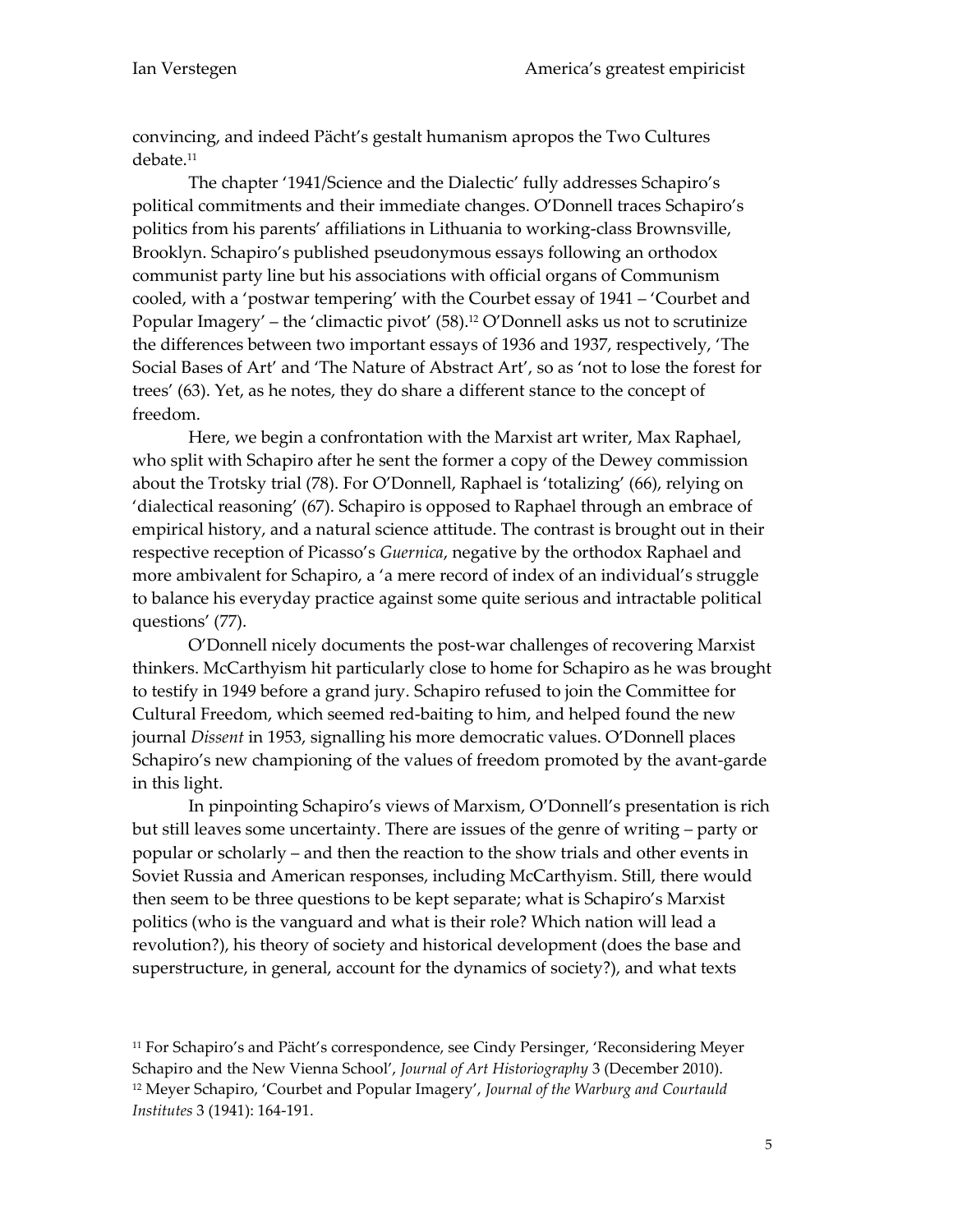were available at which times?<sup>13</sup> I suspect that Schapiro was sympathetic to a broadly materialist explanation of society and history as an empirical question. Further, it may be that the production of autonomous specialized studies – because of their scope or self-limitations – did not directly trigger problems or require mention of political economy.

In '1947/The "Aesthetic Attitude". Coomaraswamy's Metaphysics, and the Westerness of Art's History' we pass to Schapiro's engagement with Ananda Coomaraswamy, curator at the Boston Museum of Fine Arts and increasingly sage of traditional artistic values and the occasion – via his Festschrift – for Schapiro's famous essay, 'On the Aesthetic Attitude in Romanesque Art'.<sup>14</sup> The two had corresponded on iconographic questions but O'Donnell builds some clarifications and distinctions into a 'debate'. O'Donnell acknowledges the socialist influence on Coomaraswamy, and the fact that his promotion of the medieval artisan expressing timeless qualities of his society is consonant with Schapiro's 'romantic anticapitalist tendencies' (88). But the discussion of 'naturalism' – for Coomaraswamy a negative development and index of the decline of religious values and for Schapiro a mark of a modern viewpoint that allows scholarly attention to such values – is made to be a sticking point.

A debate in *Art Bulletin* over the interpretation of a relief in Persepolis – *Darius Fighting a Monster* – is made to be quite significant. In a replay of what is essentially the debate over the Laocöon, Schapiro plays Lessing to Coomaraswamy's Winckelmann.<sup>15</sup> For Schapiro, the expressionless face is not a reflection of cultural values but a demand of the medium. For Coomaraswamy, even with formal restrictions to art, this limitation is in a way an expression of cultural values.

Turning to the essay for Coomaraswamy's Festschrift, Schapiro had affirmed the existence of aesthetic values within the Romanesque period – 'spontaneity, individual fantasy, delight in color and movement, and the expression of feeling that anticipate modern art' (92). For O'Donnell the acceptance of aesthetics is an acceptance of science over 'metaphysics'. Yet upon arriving to New York in 1940 and quickly meeting Schapiro, Rudolf Arnheim devoured Coomaraswamy's works and visited the curator in Boston. We can imagine the fast friends discussing Coomaraswamy's works and I believe they would both have been excited by them and the utopian, modernist idea of re-achieving balance for the artists in society.

This chapter concludes with a consideration of a posthumous essay, 'The Fine Arts and the Unity of Mankind', which seems to reveal a framework for his

<sup>&</sup>lt;sup>13</sup> In his excellent study of Dewey, the philosopher Peter Manicas notes that for Dewey 'Marxism' meant mostly the writing of the 'Second International': *Rescuing Dewey: Essays in Pragmatic Naturalism,* Lanham, Maryland: Rowman and Littlefield, 2008.

<sup>14</sup> Meyer Schapiro, 'On the Aesthetic Attitude in Romanesque Art', in *Art and Thought: Essays in Honour of A. K. Coomaraswamy,* London: Luzac and Co., 1947, 130–50.

<sup>15</sup> Ananda Coomaraswamy and Meyer Schapiro, 'Letters to the Editor.' *Art Bulletin* 23 (1941): 173.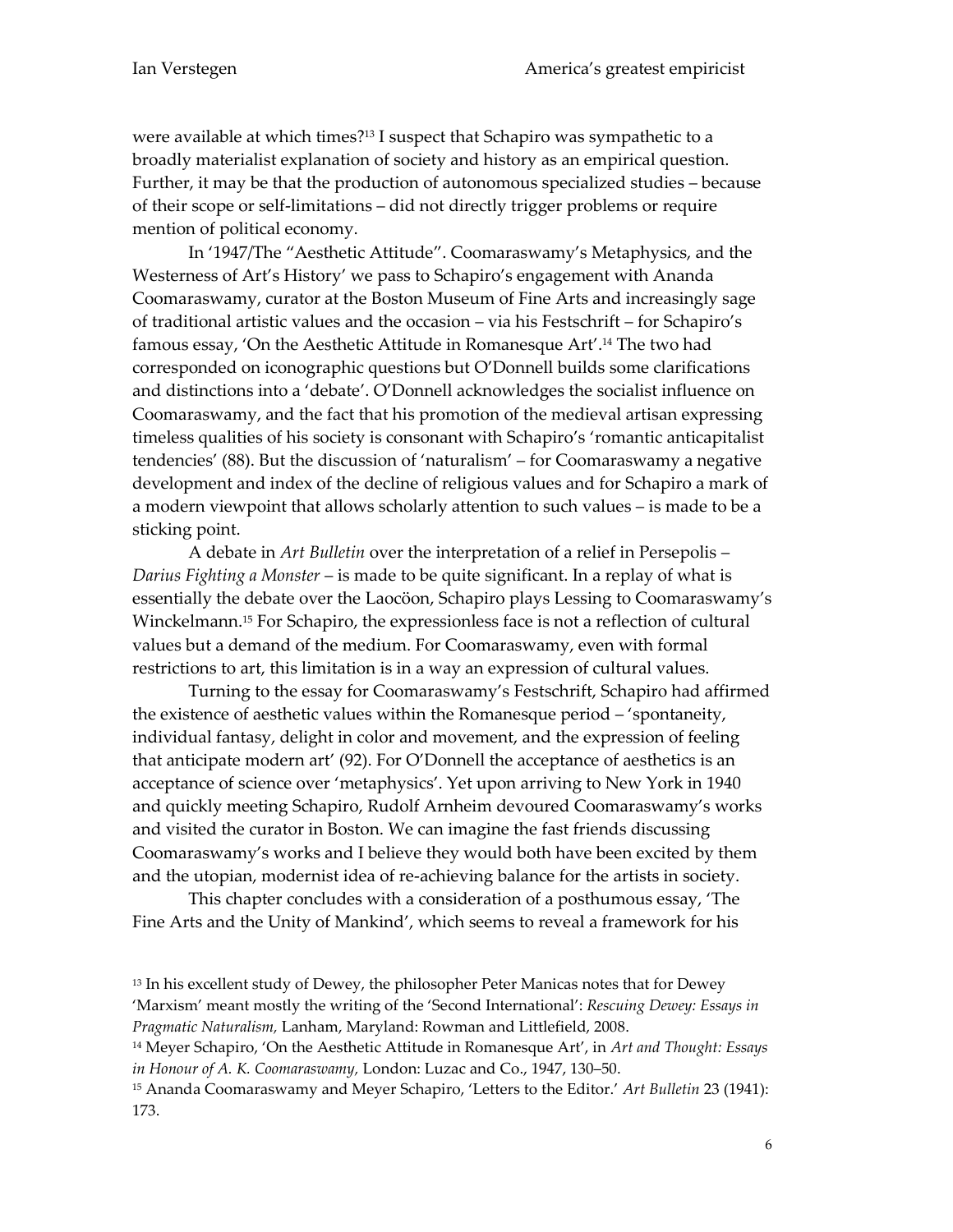dealings with figures like Coomaraswamy. Schapiro embraces an empirical standpoint for history and rejects 'metaphysical presuppositions and a priori frameworks' (94) and affirms the more immediate availability of visual cultures to historical understanding. But O'Donnell is concerned that this modern universalizing framework will be misconstrued by contemporary readers. He therefore produces two examples, the paintings of Robert Motherwell and the photography of Alfred Stieglitz, as examples of variety that respects difference and evades 'domineering power relations' (100).

The chapter, '1956/Pragmatic Psychoanalysis and the Confirmation of *Woman I*' details Schapiro's interactions with Freud and his ideas, in particular Schapiro's famous essay on Freud's interpretation of Leonardo da Vinci.<sup>16</sup> O'Donnell charts Schapiro's engagement with Freud from the early study of Silos, to an engagement with Paul Schilder in the 1940s, to the Van Gogh and Cézanne volumes of 1950 and 1952, the rather critical Leonardo essay, and finally the apparently pro-Freudian 'Apples of Cézanne' of 1968. 17

Throughout, O'Donnell inflects Freud with Dewey, to 'mediate psychoanalysis by way of Deweyan ideas' (109). Schapiro's rather damning criticism of Freud's account of Leonardo is regarded as an intervention like that on Marxism: 'a more thoroughgoing empirical investigation of its foundation' (113). O'Donnell sees Schapiro's theory of still life in his 'Apples of Cézanne' as a pragmatist reworking of Freud. Lastly, the author considers the anecdote of Schapiro's visit to De Kooning's studio in 1952, while the artist was working on the famous *Woman I*  painting and supposes that Schapiro's support of figuration (contrary to Greenberg's abstraction) led to De Kooning's steadfast belief in the correctness of his strategy.

As with Marx, O'Donnell seems to strive to retain contact with the radical figure of Freud, in spite of Schapiro's own negation. If as in Van Gogh's case, 'the world around us is an object of strong desire or need, as a potential means of fulfillment of the striving human being' (108) isn't this just the psychology of motivation?<sup>18</sup> And if in a hugely limned way apples represent displaced desire for Cézanne, isn't this a radical shrinkage of Freudian ambition beyond recognition? Schapiro had objected to the sublimation of libidinal desires in art, but this is not decisive for O'Donnell. Yet once you take away sublimation, you no longer have psychoanalysis. Once the individual is 'more perpetually emergent and optimistically oriented toward the future' then it's no longer Freudian. It's not clear how the 'Apples' essay is a 'positive psychoanalytic interpretation' (114).

<sup>16</sup> Meyer Schapiro, 'Leonardo and Freud: An Art-Historical Study', *Journal of the History of Ideas* 17 (1956): 147-178.

<sup>17</sup> Meyer Schapiro, 'From Mozarabic to Romanesque in Silos', Art Bulletin 21.4 (1939); 'The Apples of Cezanne', *Art News Annual* (The Avant-Garde) 34 (1968): 34–53.

<sup>18</sup> Meyer Schapiro, *Vincent Van Gogh* (New York, H. N. Abrams, 1950), 32.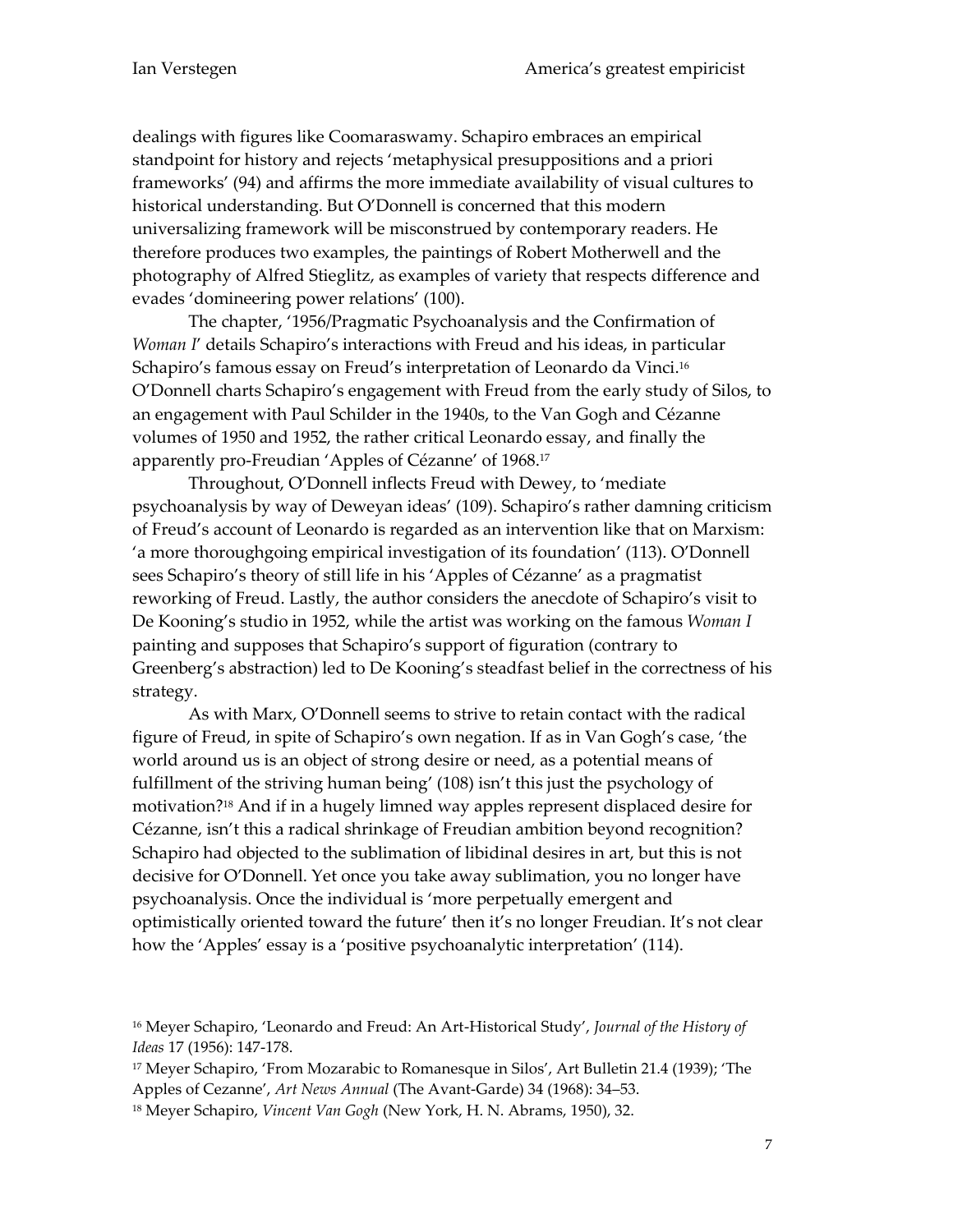Schapiro's summation of Bernard Berenson's career in 'Mr. Berenson's Values' appears in the chapter, '1961/Debating Berenson with Berlin'. Schapiro met Berenson as a young student and they had more than a little in common, though of different generations. Both were Jewish, born in Lithuania, and had been exposed to Pragmatism (Berenson with James at Harvard and Schapiro with Dewey at Columbia). Schapiro had already responded to Berenson's late works marking the decline of civilization.<sup>19</sup> O'Donnell uses an argument of a common friend to Berenson and Schapiro – Isaiah Berlin – who famously articulated the theory of negative and positive liberty as a conceit.<sup>20</sup> Berlin's two kinds of liberty map fairly well, at least as a heuristic, to the two men. Negative liberty is associated with classical liberalism (Berenson) while positive liberty links to classical social engineering (Schapiro).

After contrasting Schapiro to the elder scholar as an assimilationist (if not self-effacing) Jew, profiting from his attribution work, retreating from his workingclass background, O'Donnell further contrasts his reliance on photography to Schapiro's intense use of in-person study. But O'Donnell then softens this opposition to acknowledge that Berenson shared an 'active model of visual perception' (140) and that insofar as connoisseurship might be a kind of consensus building it could be allied to democracy.

In '1968, Heidegger and Goldstein' O'Donnell covers the genesis and response to Schapiro's critique of Heidegger in the 'Origin of the Work of Art'. <sup>21</sup> As is well known, the philosopher invoked a generic Van Gogh painting to explain his idea of art as unconcealment by means of a peasant's boots. Equally well known, Schapiro wrote directly to Heidegger asking provocatively which painting he had meant, calling into question whether the Dutch artist had even represented a peasant's boots, when they appeared to belong to Van Gogh himself. It is worth pointing out that Kurt Badt, Arnheim's brother-in-law, had rehearsed this critique already in a book of 1961 that was probably known to Schapiro.<sup>22</sup>

Obscured by Jacques Derrida's later, irreverent, dismissal of Schapiro, O'Donnell returns to Schapiro's friendship with the neurologist Kurt Goldstein, the Festschrift of whom Schapiro's article appeared, and their relationships to 'existentialist' thought. O'Donnell recounts the meeting between the two men and interestingly notes the affinity between Schapiro's account of Van Gogh's attitude to the world and Goldstein's symptomatology of the 'concrete' attitude of the brain

<sup>&</sup>lt;sup>19</sup> Meyer Schapiro, 'The Last Aesthete.' Review of Aesthetics and History in the Visual Arts and Sketch for a Self-Portrait', *Commentary* 8 (1949): 614–16.

<sup>20</sup> Isaiah Berlin, *Four Essays on Liberty,* London, Oxford University Press, 1969.

<sup>21</sup> Meyer Schapiro. 'The Still Life as a Personal Object - A Note on Heidegger and van Gogh', in Marianne Simmel, ed., *The Reach of Mind: Essays in Memory of Kurt Goldstein,* New York: 1968, 203-9.

<sup>22</sup> Kurt Badt, *Modell und Maler von Jan Vermeer: Probleme der Interpretation, Eine Streitschrift gegen Hans Sedlmayr,* Cologne: du Mont, 1961.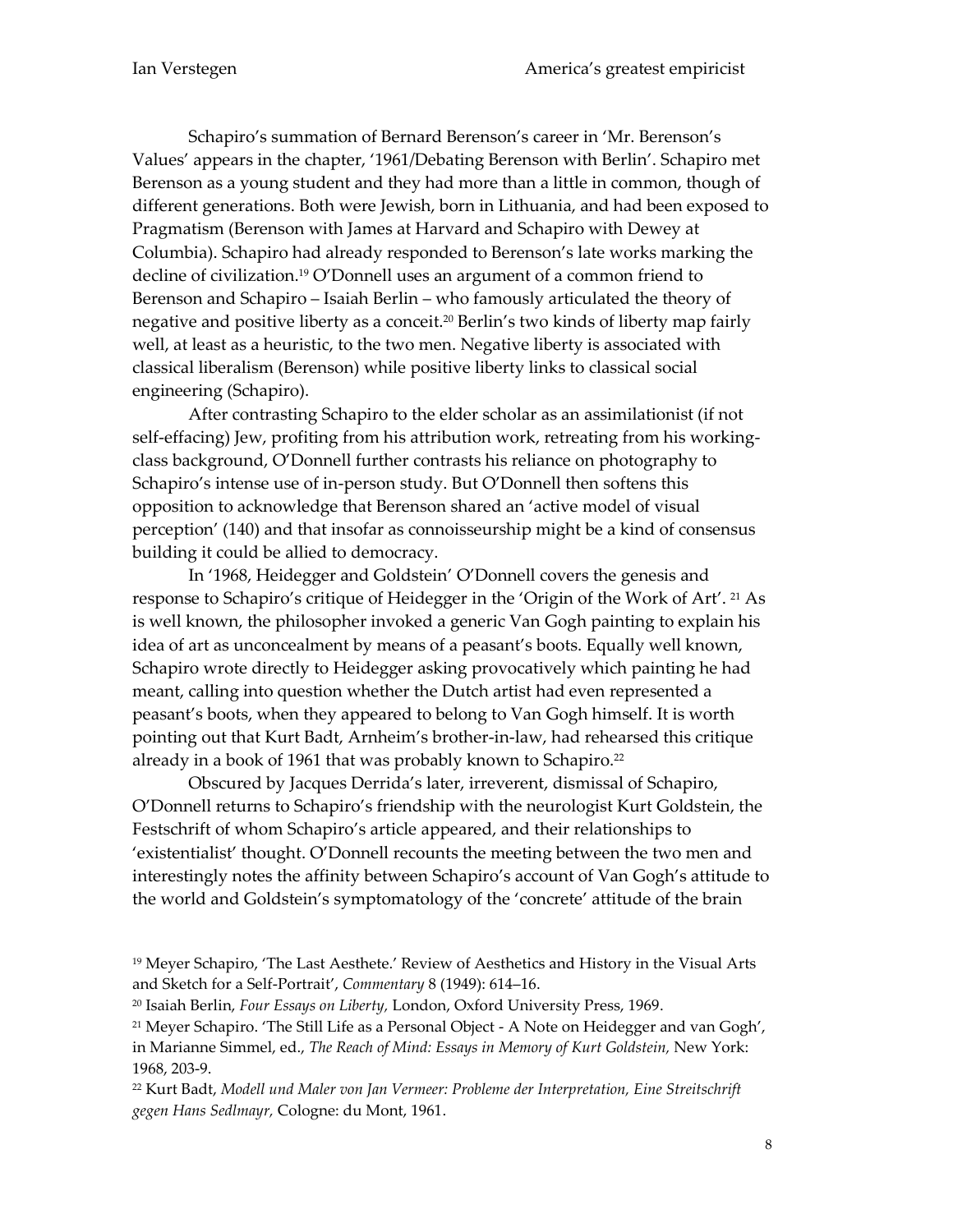injured patient.<sup>23</sup> Here, it would have been helpful to connect Goldstein to Wertheimer (and Arnheim) and to place the former in a general (but not uncritical) relation to Gestalt theory.

O'Donnell turns to a comparison of both thinkers' relation to existentialism, which seems incomplete without noting the derivation of Heidegger's thought from phenomenology (as also Gestalt theory). The two are linked, somewhat vaguely, to a common threading between 'the Scylla of intuitive discussions of existence on the one hand and the Charybdis of purely positivist, empirical approaches on the other' (149). Turning to Heidegger's essay, O'Donnell confirms that Schapiro does not really address Heidegger's point of the 'equipmental being of equipment', that is the revelation of shoes of equipment via Van Gogh's painting, missing 'a fundamental part of Heidegger's argument' (153). But O'Donnell goes on to frame Schapiro's essay as merely questioning Heidegger's description of this work. O'Donnell goes on to use Schapiro's teaching notes to argue that the substance of Schapiro's problem with Heidegger lay in the latter's reduction of art to description given Schapiro's criticisms of the propositional nature of art. This argument simply does not work as Heidegger's very practice is based on the shortcomings of language.<sup>24</sup> Indeed, the argument would only work if Heidegger's brief treatment of art was the basis of an aesthetics, which he never supplied.



Fig. 1 (left), 'Ground as Framework'. from Kurt Koffka, *Principles of Gestalt Psychology*, 185; (right), Meyer Schapiro, 'An Appraisal of Anthropology Today'. 61.

We end the book with Schapiro the semiotician ('1973/Words and Pictures'). In 1966 Schapiro had written a study of the role of the pictorial field in creating meaning; in 1973, he published a lecture called *Words and Pictures*. <sup>25</sup> O'Donnell reviews Schapiro's possible exposure to strands of semiotics, particularly echoes of

<sup>23</sup> Meyer Schapiro, 'On a Painting of Van Gogh', *View* 7 (1946): 9-14; reprinted in *Modern Art, 19th & 20th Centuries: Selected Papers,* New York: George Braziller, 1978, 87-99; Kurt Goldstein and Martin Scheerer, 'Abstract and Concrete Behavior', *Psychological Monographs* 53 (1941), whole no. 239.

<sup>24</sup> For a discussion, see Martin Jay, *Downcast Eyes: The Denigration of Vision in Twentieth-Century French Thought,* Berkeley: University of California Press, 1993, 269-275.

<sup>25</sup> Meyer Schapiro, 'On Some Problems in the Semiotics of Visual Art: Field and Vehicle in Image-Sign', *Semiotica* 1 (1969): 223–42; *Words and Pictures: On the Literal and the Symbolic in the Illustration of a Text,* Hague/Paris: Mouton, 1973.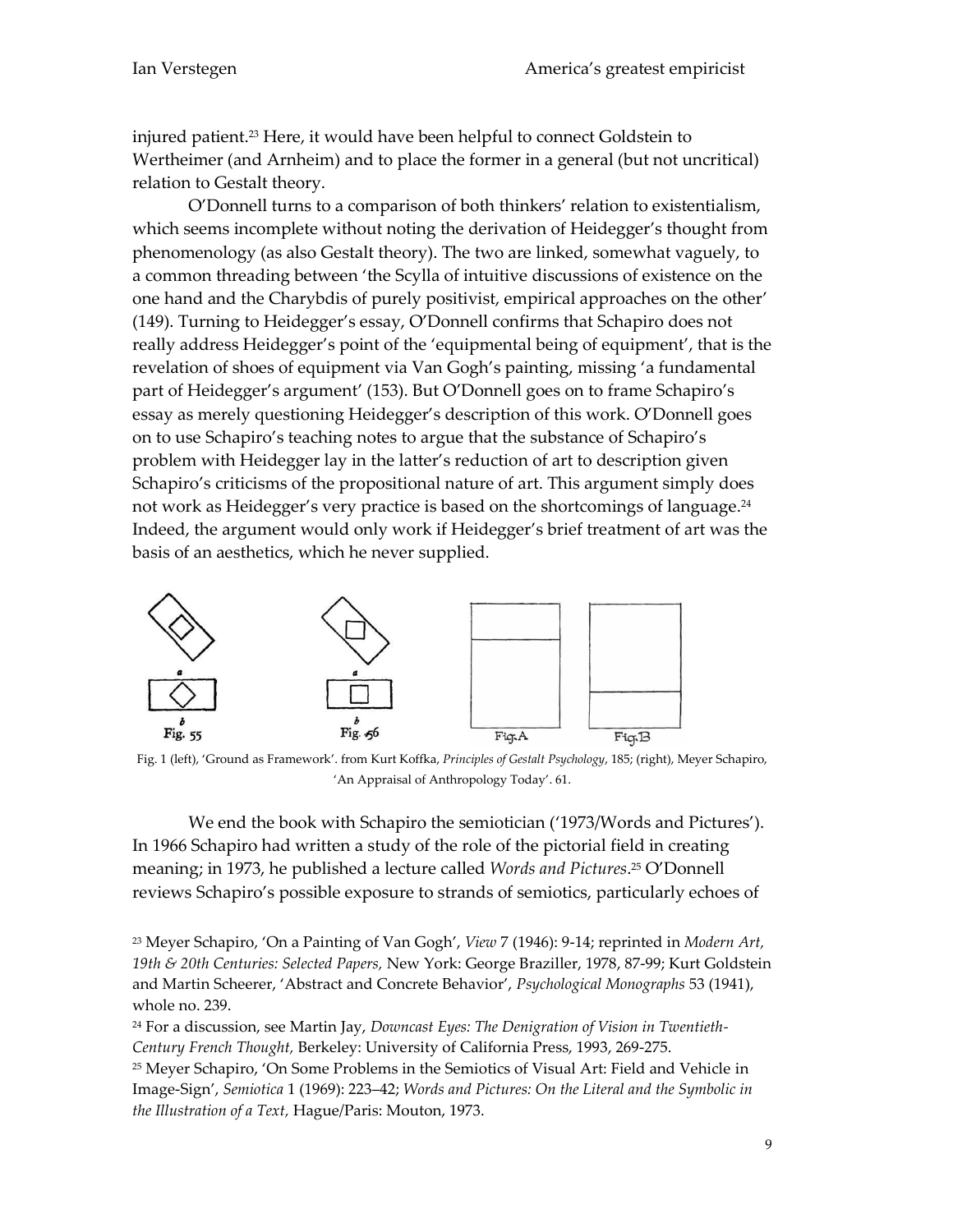Peirce through his Columbia training, but he also believes that artists were influential too. O'Donnell uses Schapiro's comments during the symposium, *An Appraisal of Anthropology Today*, to indicate first inklings of his views. Levi-Strauss had introduced his idea of kinship as a series of language-like oppositions; what was important was not the family form but its difference from another form. Schapiro's intervention, his famous 'Style' essay, occasioned Levi-Strauss' comments.<sup>26</sup> For O'Donnell the diagrams that Schapiro uses to explain the problem with mathematical relationships – their non-commutability – suggest the influence of contemporary art. However, Schapiro himself mentions 'anisotropy' and similar diagrams appear in Kurt Koffka's *The Principles of Gestalt Psychology* (fig. 1) – where orientation changes the meaning of a 'square' to a 'diamond', or Arnheim's *Art and Visual Perception* (of the next year, 1954). Schapiro mentions the mathematician George Birkhoff, and that signals that the diagram reflects discussions of information theory and perception that were Arnheim's current interests. 27

These diagrams are used again in 'Field and Vehicle in Image-Sign', and there the use of 'perceptual field' is consistent with Gestalt psychology. Such reservations lead one to question the very 'semiotic' nature of these works. *Words and Pictures* hardly even broaches the question of pictorial signification (in contrast, Gombrich's *Art and Illusion* based somewhat literally on Karl Bühler's linguistics is much more semiotic.).<sup>28</sup> *Words and Pictures*, in contrast, is largely perceptually based, with talk of an 'archaic object-oriented attitude', a 'certain stage in the development of pictorial art' and a 'naïve reductive style'.<sup>29</sup> There is no question these works influenced semiotics but it is questionable the extent to which they themselves constituted 'semiotics'.

## **Critical review**

Throughout *Meyer Schapiro's Critical Debates* we are enriched with the contrasts of Schapiro and any number of thinkers, through his published and unpublished works. In this section, I will summarize some of my observations on the consequences of this structuring principle and other presuppositions of the book. To begin, the themed discussion is useful for trimming art historical debates to a manageable scale. Each chapter could easily be used with profit in a methods

<sup>26</sup> Meyer Schapiro, 'Style', in A. L. Kroeber (ed.), *Anthropology Today,* Chicago: University of Chicago Press, 1953, 287-312.

<sup>27</sup> See Rudolf Arnheim, 'Gestalt Psychology and Artistic Form', in L. L. Whyte (ed.), *Aspects of Form,* London: Lund Humphries, 1951, 196-208.

<sup>28</sup> Richard Woodfield, 'Ernst Gombrich: Iconology and the "Linguistics of the Image"', *Journal of Art Historiography*, Number 5 (December 2011).

<sup>29</sup> Meyer Schapiro, 'Script in Pictures: Semiotics of Visual Language', in Meyer Schapiro, *Words, Script, and Pictures: Semiotics of Visual Language*, New York: Braziller, 1996, 115-99.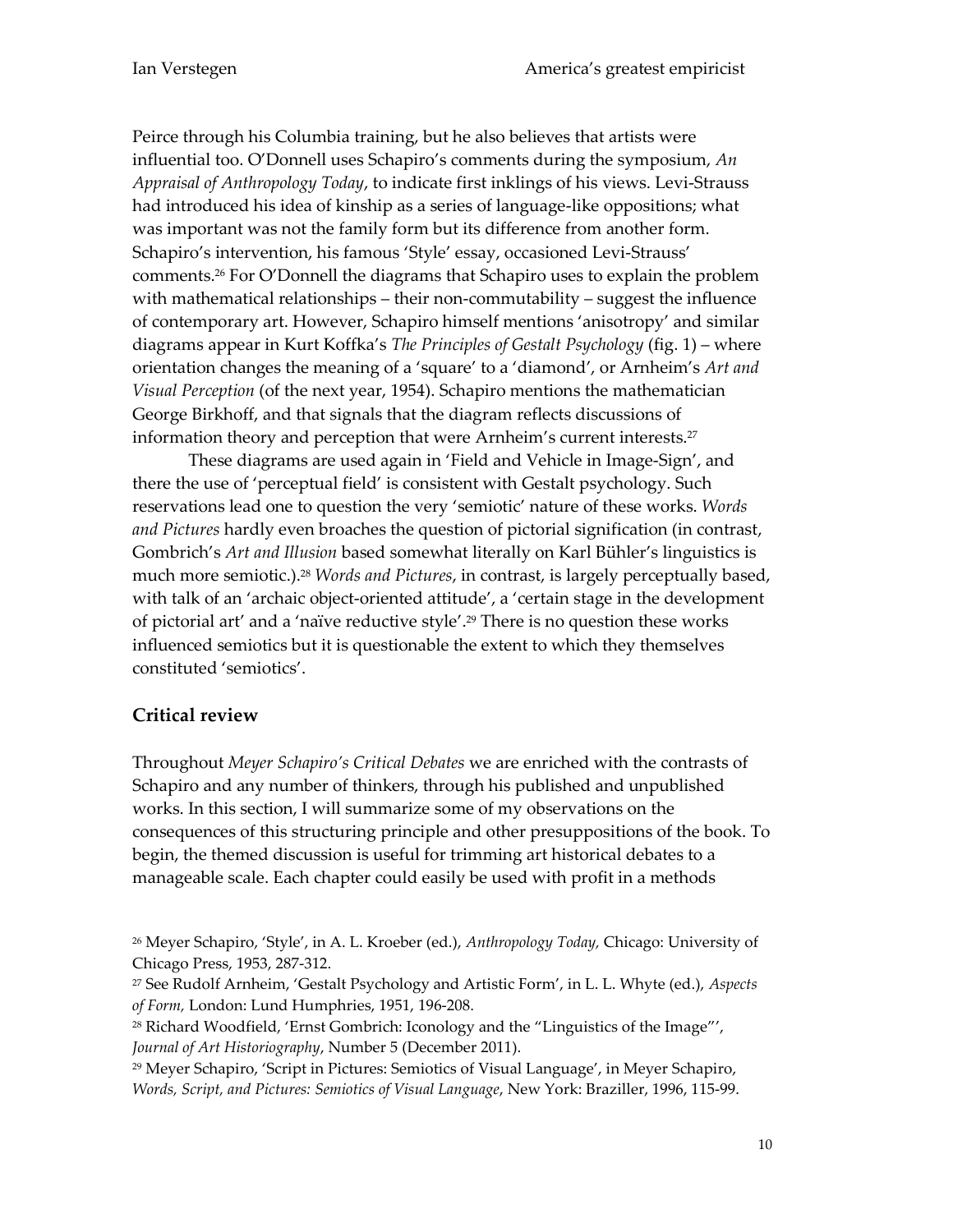course, or topic related to the individual chapter. Nevertheless, there is a somewhat artificial elevation of the matched dyadic showdown between Schapiro and another thinker. Obviously, that Schapiro happened to publish an article on Freud in 1957 is probably relatively unrelated to events in that decade. In addition, relying on unpublished materials, some of which Schapiro hesitated to publish, makes us pause as to their representativeness of his thought.

The book has 'debate' in its very title. But we should pause at what constituted these very differences, disagreements and polemics. Schapiro's suggestion that Wertheimer's Gestalt factor of 'good continuation' could be reduced to 'similarity' do not seem to rise to 'criticisms' (26). Schapiro's comments at a symposium become a 'critique' of Claude Levi-Strauss (165). However, Schapiro sometimes signals different intentions. The Freud essay is specifically called 'an arthistorical study'. The short Heidegger essay is called 'a note', and so on.

Because of the constant pairing of Schapiro and other thinkers, the structure of the writing often becomes a series of matched observations, affirming an affinity or contrast between the two. The discussion of Schapiro and Kurt Goldstein as sympathetic to 'existentialism' leads to an observation of Goldstein's commitment to truth as an ethical goal. We then unnecessarily pass to a forced observation on Schapiro: 'Though Schapiro was not as explicit as Goldstein his belief in the necessity of a moral foundation for science, he did hint at a similar reading' (p. 151).

More generally, I often wished the author had affirmed more vigorously his own interpretation because otherwise it is too hard to locate Schapiro between a number of relative statements. For example, in the discussion of Coomaraswamy, we hear that 'the universalizing undercurrent of Schapiro's critique…has not aged particularly well' but then we hear that Coomaraswamy's viewpoint 'would likely [not] fall on sympathetic ears today' (91). The target is tacit and relative but not made explicit. Later in that chapter O'Donnell asks,

Without a general category like 'form' or something like it, how can art history speak across borders at all? The Cold War ideological divides across which Schapiro and Motherwell both hoped to speak, naturally, were different from those between the 'West' and 'non-West' that are often evoked in postcolonial conversations today. But how should we-or can wedifferentiate with precision the 'West' from which Schapiro and Motherwell spoke? (98).

I agree. But we are made to coordinate theories according to relative values without a clear-cut idea of what form and modernity exactly mean to Schapiro or O'Donnell.

It is interesting that Arnheim traversed many of the same paths as Schapiro. Arnheim was in contact with Max Raphael, Coomaraswamy, Gombrich, and others in the 1940s. Moreover, he adhered to the Gestalt psychology that was the training of numerous figures Schapiro appreciated (Wertheimer, Goldstein, Sedlmayr, Otto Pächt – not discussed). In addition, he was discussing the content of many of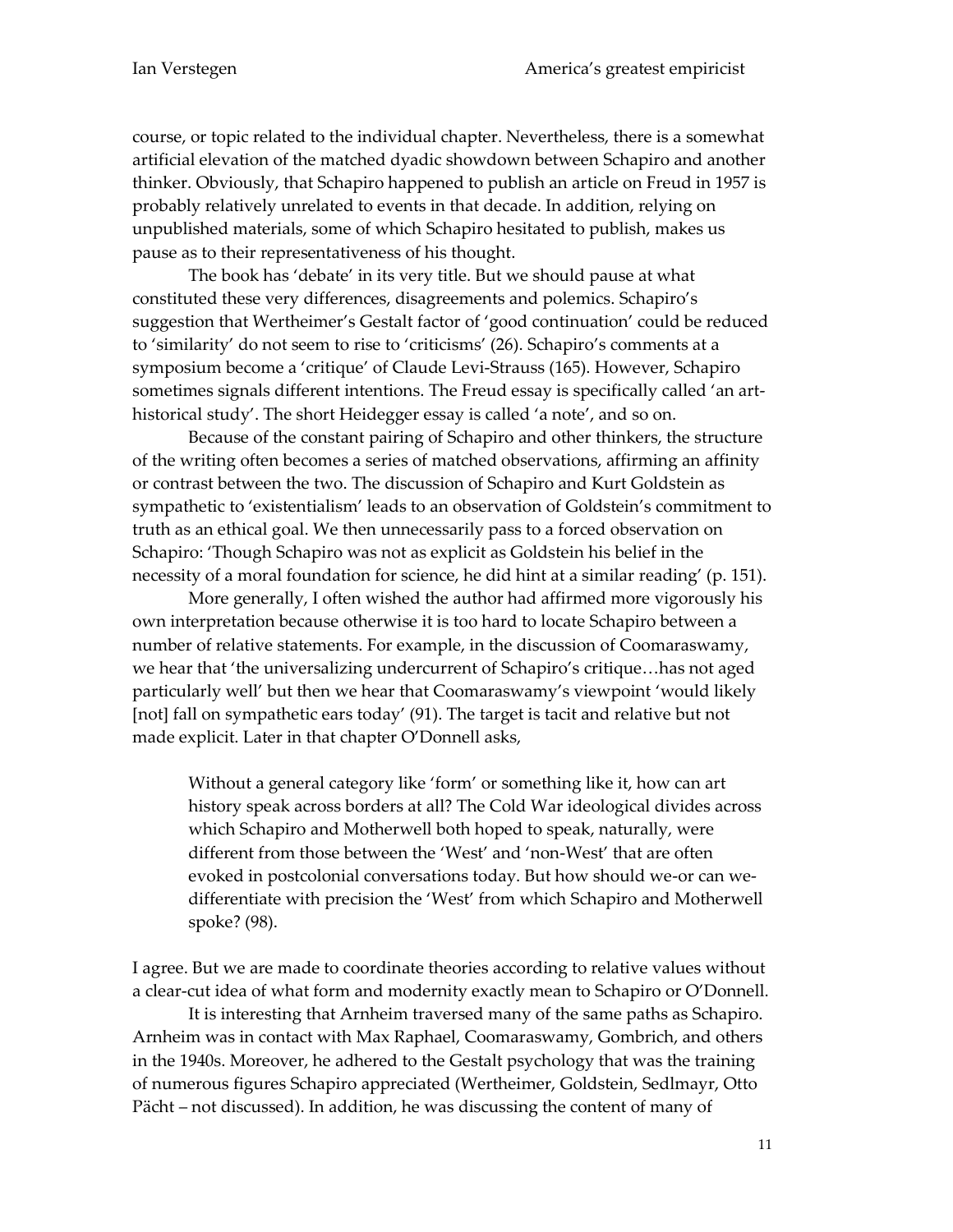Schapiro's papers. In 1957, for example, both Arnheim and Schapiro were in Houston where the latter delivered his 'The Value of Modern Art' while Arnheim had just published 'Accident and the Necessity of Modern Art'. In a similar way, reading 'constants' we have to think of Pächt's project (46).<sup>30</sup>

For this reason, reading the book, I sometimes thought it might be more economical to take more seriously the Gestalt position. For example, the problem of scientific description and values had been the subject of Wolfgang Köhler's William James Lectures at Harvard.<sup>31</sup> The phenomenal description of reality that Gestaltists insisted upon included within it value-like elements. It should also be remembered that the influence of Arnheim can be underestimated because the correspondence between the two is not that great. However, they saw each other often from 1941 till 1968, when Arnheim left New York for Harvard, leaving no trace of communication.

Introducing a Gestalt emphasis could change the valence of Pragmatism, the leitmotiv throughout the book. O'Donnell uses John Dewey as a tempering agent in various discussions, to smooth out a lack of fit between thinkers. But he is the first to explain how Dewey was not accepted wholesale by Schapiro. Since American philosophers cast about for a home-grown response to French post-structuralism, there has been a hopeful investment in the thought of Peirce, James and especially Dewey for a respectable, progressive account of the world that avoids 'positivism' and 'scientism'. He, like Gadamer, provides a respectable proponent of relativism without flying off the rails. But Dewey is a flawed figure – in 1942 Maurice Mandelbaum (whom Schapiro knew) noted the performative contradictions of Dewey's theory, at once committed to the utility and pragmatics of arguments, next to their truth.<sup>32</sup> Both Gestalt and Dewey agreed on the importance of meaningful objects in the world, but only Dewey was an instrumentalist, which challenges some of the value of his thinking for historiography. The point is that Schapiro knew this.

Where then are we left with Schapiro? O'Donnell documents where, at every turn, Schapiro rejects an excessively generalizing or abstracting tendency. Coomaraswamy is too 'metaphysical'. Freud is too a-historical, Heidegger is too discursive. In the famous 'Style' article of 1953, Schapiro meticulously explained all of the grand systems of art history yet stepped back from the precipice of adapting

<sup>31</sup> Wolfgang Köhler, *The Place of Value in a World of Facts,* New York: Liveright, 1938. <sup>32</sup> See Maurice Mandelbaum, 'Causal Analysis in History', *Journal of the History of Ideas* 3 (1942): 30-50; and Alan Spitzer, *Historical Truth and Lies about the Past: Reflections on Dewey, Dreyfus, de Man, and Reagan,* Chapel Hill, NC, and London: University of North Carolina Press, 1996. Still relevant as a philosophical criticism of Dewey is Arthur Lovejoy, 'Pragmatism vs. the Pragmatist', in *The Thirteen Pragmatisms and Other Essays,* Baltimore: Johns Hopkins Press, [1920] 1963, 133-190.

<sup>30</sup> See my article, 'Otto Pächt and 'National' Constants in Late Gothic Painting', *Wiener Jahrbuch für Kunstgeschichte* 65 (2018): 135-153.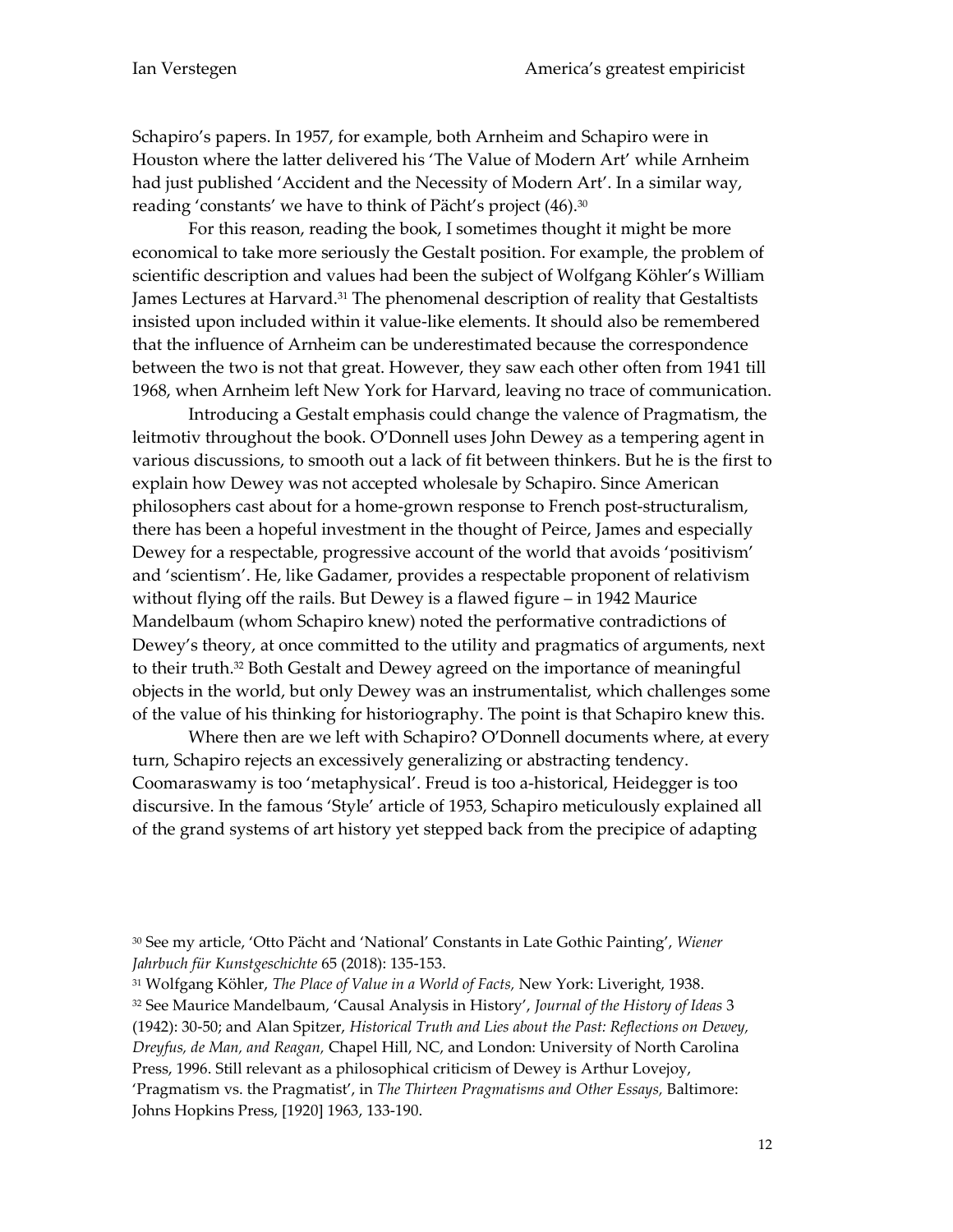them. O'Donnell explains at varying times an affinity to E. H. Gombrich and both did share a Cold War retreat from the speculative *qua* totalitarian.<sup>33</sup>

Early in the book, O'Donnell quotes but dismisses Henri Zerner's characterization of Schapiro as 'the most famous art historian who never wrote a book'.<sup>34</sup> Zerner had noted that the books on Cezanne and Van Gogh were 'essentially long essays with notes to the plates', while the monograph on the Parma Ildefonsus manuscript from Cluny in 1964, was a 'short monograph'.<sup>35</sup> Clearly, even in his style of argument Schapiro preferred narrow arguments to grand systems.

W. J. T. Mitchell upset many people when he criticized Schapiro for his failure of nerve to 'engage with theory and philosophy'.<sup>36</sup> But the accumulated number of empiricist rejections of big theory – Coomaraswamy, Freud, Riegl and most problematically Marx – does affirm Schapiro's true values. He was less a theoretical art historian than a theory-acquainted art historian, who had no trepidation about engaging any thought system but tended to reject them all. It is certainly true that Schapiro was steeped in theory, but his theory – tacit or not – was to block systems. If the complexity of the world resists a politics, indeed, if fear causes us to reject a positive politics, then we have a form of liberalism, not socialism.<sup>37</sup>

The fact that Schapiro was allergic to all abstraction – including stylistic constants investigated by Otto Pächt – has important consequences, for to reject style is also to reject class and to reject *all* forms of Marxism. The necessity to see Marxism as requiring some modicum of abstraction is suggested by Arnold Hauser:

Neither school of thought [idealism or positivism] does justice to the real character of structures such as capitalism, the enlightenment, the Renaissance, visuality in painting, or the form of classical tragedy, for neither takes full account of their insubstantiality, on the one hand, and, on the other, of their special sort of significance and degree of independence.<sup>38</sup>

<sup>33</sup> On the Cold war, see 'Crying Hegel in Art History', *Journal of Critical Realism* 15 (2016): 107-121, and 'Otto Pächt, "Hegelian' Exile in Cold-War England", *Konsthistorisk tidskrift* (2019): 113-133.

<sup>34</sup> Henri Zerner, 'Master of Arts' (review of Meyer Schapiro, *Words and Pictures*), *New York Review of Books*, November 14, 1974.

<sup>35</sup> Meyer Schapiro, *The Parma Ildefonsus. A Romanesque Illuminated Manuscript from Cluny and Related Works,* Monographs on Archaeology and Fine Arts, New York, 1964.

<sup>36</sup> W. J. T. Mitchell, 'Schapiro's Legacy', *Art in America* 83 (1995): 29–31.

<sup>37</sup> Judith Shklar, 'The Liberalism of Fear', in N. Rosenblum (ed.), *Liberalism and the Moral Life,* Cambridge: Harvard University Press, 1989.

<sup>38</sup> Arnold Hauser, *The Philosophy of Art History,* London, 1959, 210.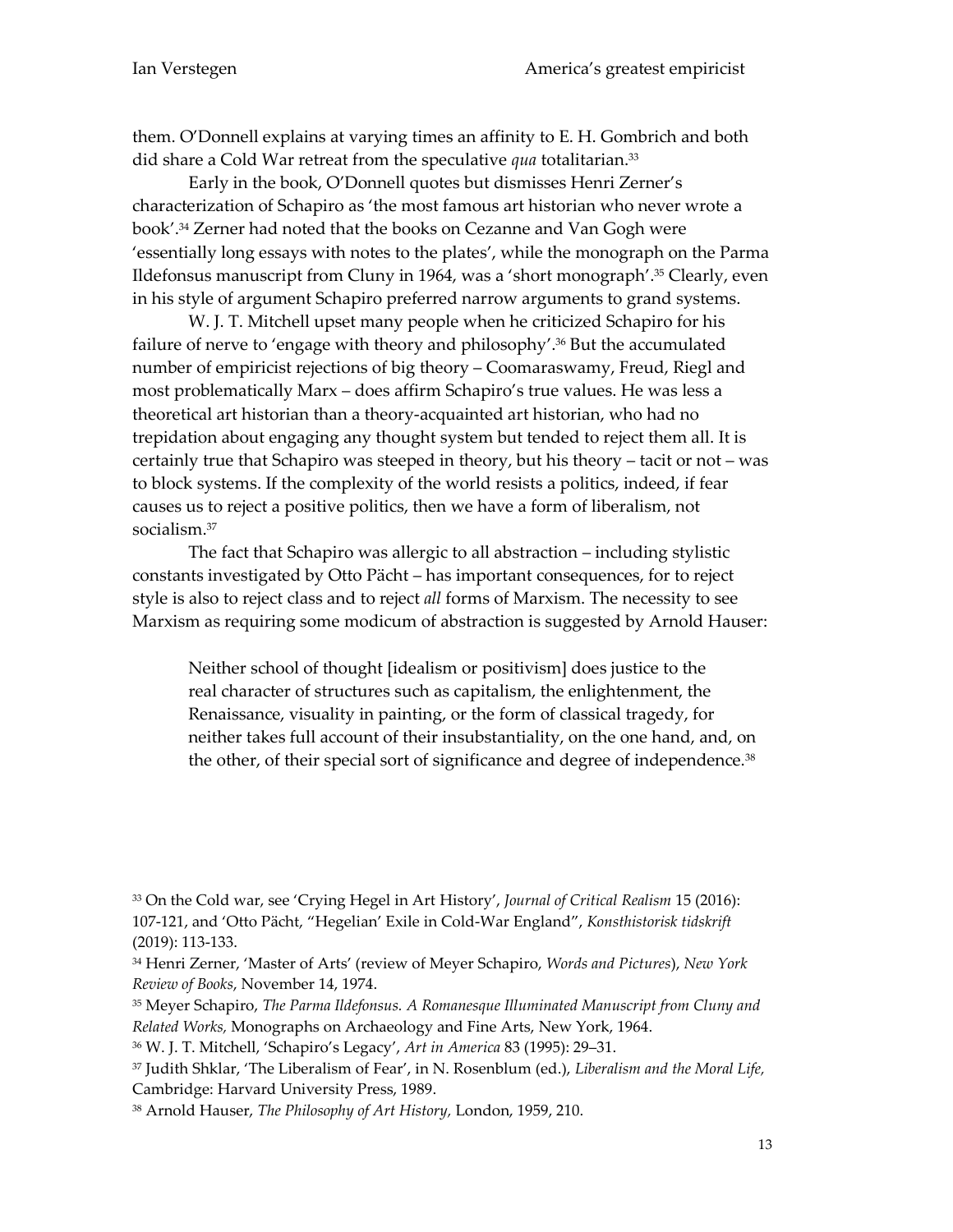This is really the situation: capitalism, class, and social structure are metaphysical. Schapiro was not comfortable to move beyond physicalism and empiricism. He could not, technically speaking, accept non-substantial ontological entities.<sup>39</sup>

Likewise, Schapiro never deferred to the transversal expertise of an extrahistorical discipline, and this is another key to his empiricism. The secrets of Capitalism or the Unconscious are subject to intense thinking and do not require special apprenticeship. This feature of Schapiro's empiricism is exaggerated in O'Donnell's antagonistic method. In a kind of 'horizontalism', all thinkers are arrayed on a scale of various commitments – historical/universal, metaphysical/empirical.<sup>40</sup> But this kind of horizontalism is exactly what is wrong with Schapiro's approach. By treating everyone – psychologists (Freud), philosophers (Coomaraswamy, Heidegger) and political thinkers (Marx) as essentially the same he has already committed an empiricist sin.<sup>41</sup>

To be sure, a Coomaraswamy or a Freud and a Schapiro meet in the interpretation of an iconography or a historical fact, but at some point we have to leave a discourse. Not reflecting on Schapiro at all, but an analytic tendency to limit what is meaningful to what is easily made into a proposition, Arnheim wrote in his notebook:

One fails to do justice to Heidegger by accusing his language of taking refuge in poetry. Poetry has a precision of its own, on which Heidegger has the right to rely when he is dealing with issues for which our intellect has, as yet, no concepts. One only has to make sure that he does not pretend to use the one while he is using the other.<sup>42</sup>

In light of this quote, perhaps what is interesting about Schapiro is that he did not have the charity to accept the positive nugget in the system or to wait long enough to begin the reconstitution of the thinker. There is something deeply resonant in Schapiro's thinking today in an academy that respects no boundaries or specialized knowledge. But the empiricist limitation still stands. Schapiro was a brilliant writer.

<sup>39</sup> If we insist on calling Schapiro a Marxist, then perhaps he could be allied to 'analytic Marxism', based on methodological individualism; e.g. G. A. Cohen, *Karl Marx's Theory of History: A Defence,* Princeton: Princeton University Press, 1978.

<sup>40</sup> I am using the term for its political resonance, as ontologically monistic knowledge is like liberalism.

<sup>41</sup> This tendency is very common among departments of English and Art History. An example is the statement by James Ackerman, the great architectural historian, when he said of Rudolf Arnheim that 'Because I have emphasized in my work the social and cultural determination of our responses to art, our views were incompatible' [*Rudolf Arnheim: Revealing Vision*, ed. Kent Kleinman and Leslie VanDuzer, Ann Arbor: University of Michigan Press, 1997, 54]. But isn't that to be expected? Can a psychology of historical contingency exist? Can a history of universals?

<sup>42</sup> Arnheim, *Parables of Sunlight*, 54.